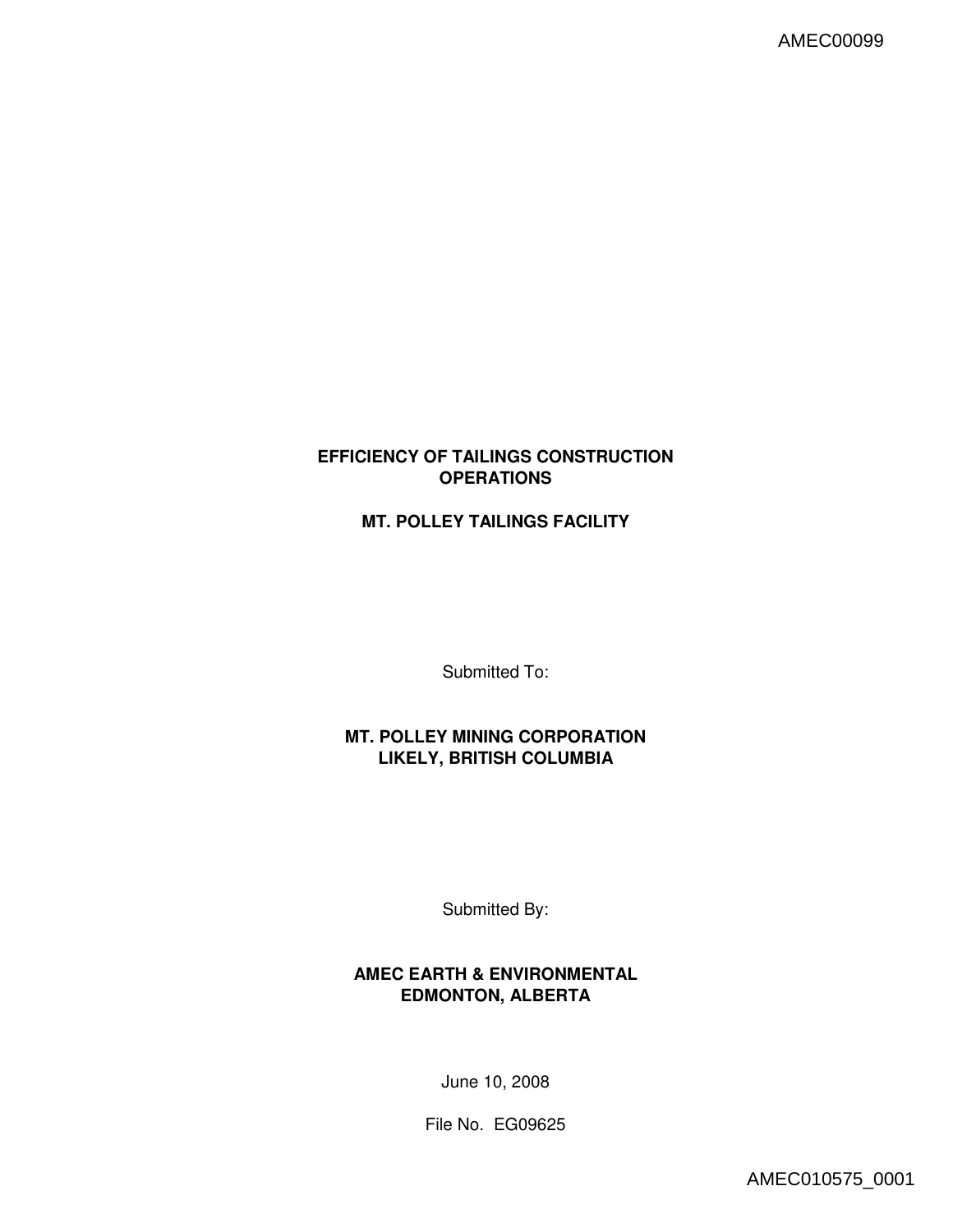## **TABLE OF CONTENTS**

| 1.0 |                                                                                                                                    |
|-----|------------------------------------------------------------------------------------------------------------------------------------|
| 2.0 |                                                                                                                                    |
| 3.0 |                                                                                                                                    |
| 4.0 |                                                                                                                                    |
| 5.0 |                                                                                                                                    |
| 6.0 | DISCUSSION OF TAILINGS OPERATIONS - ISSUES AND CONDITIONS 11<br>61<br>6.2<br>6.3<br>6.4<br>6.5<br>6.6<br>6.7<br>6.8<br>6.9<br>6.10 |
| 7.0 |                                                                                                                                    |
| 8.0 |                                                                                                                                    |

## **LIST OF PHOTOS**

- **Photo 1** Preparation for cell construction
- **Photo 2**  Cell construction (June 03, 2008)
- **Photo 3** Cell construction (June 04, 2008)
- **Photo 4** Flow discharge into the cell
- **Photo 5** Cell decant system
- **Photo 6** Berm erosion by decant channel flow
- **Photo 7** Cell construction discharge and dozer
- **Photo 8** Cell construction pushing sand downstream
- **Photo 9** Cell construction slimes
- **Photo 10** Slimes flowing into the decant pipes
- **Photo 11** Cell construction pushing sand back
- **Photo 12** Re-installed decant pipes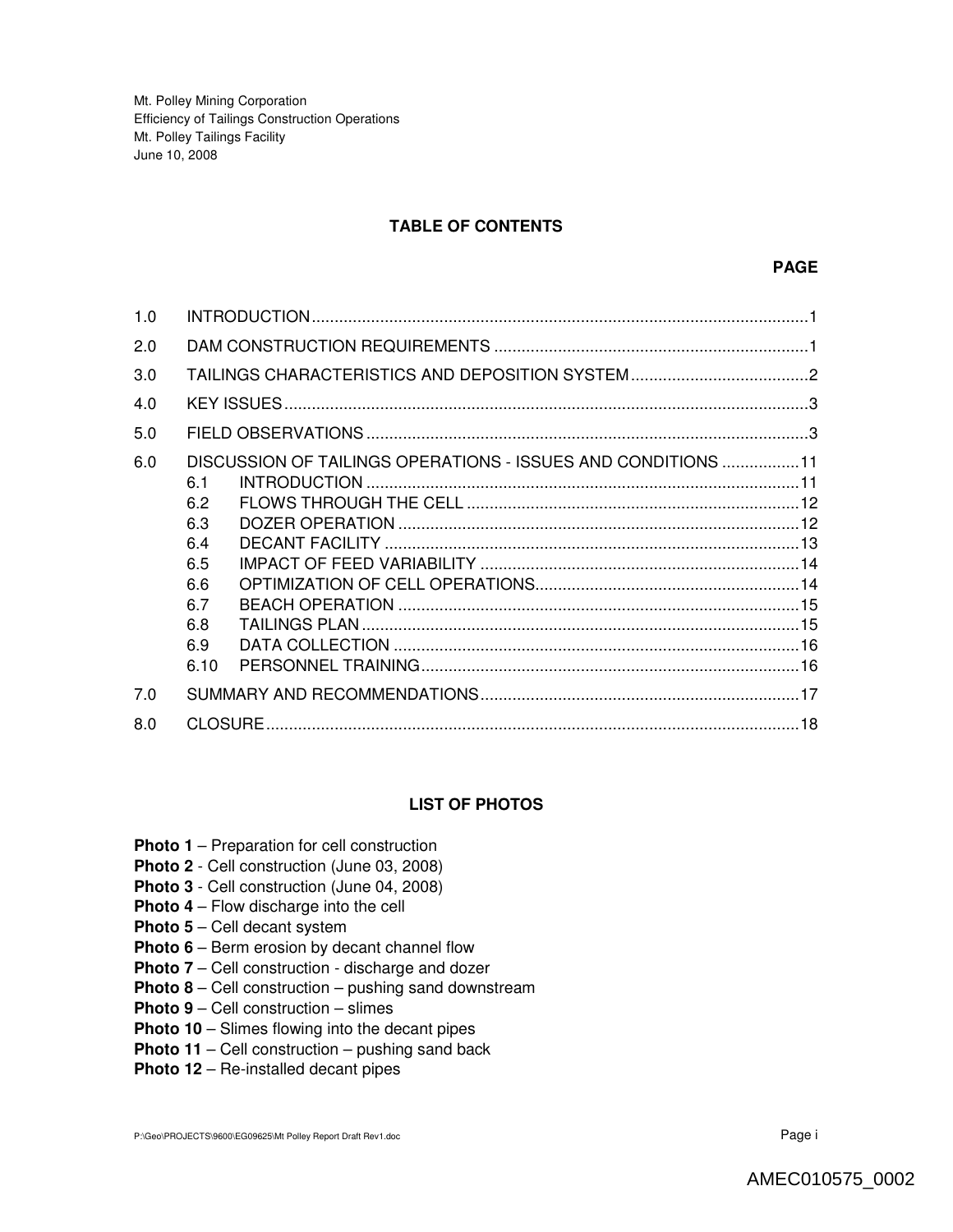- **Photo 13** Raising berms
- **Photo 14** Raising berms
- **Photo 15** Bottom of newly prepared cell partially smoothed
- **Photo 16** Typical beach formed by single point discharge of tailings upstream and downstream view
- **Photo 17** Typical beach formed by single point discharge of tailings overview and detail
- **Photo 18** Dozer operation perpendicular to cell length
- **Photo 19** Spillbox examples

## **LIST OF APPENDICES**

**Appendix A –** Briefing Document

**Appendix B –** Tailings Gradation Data

**Appendix C –** Production and Slurry Density Data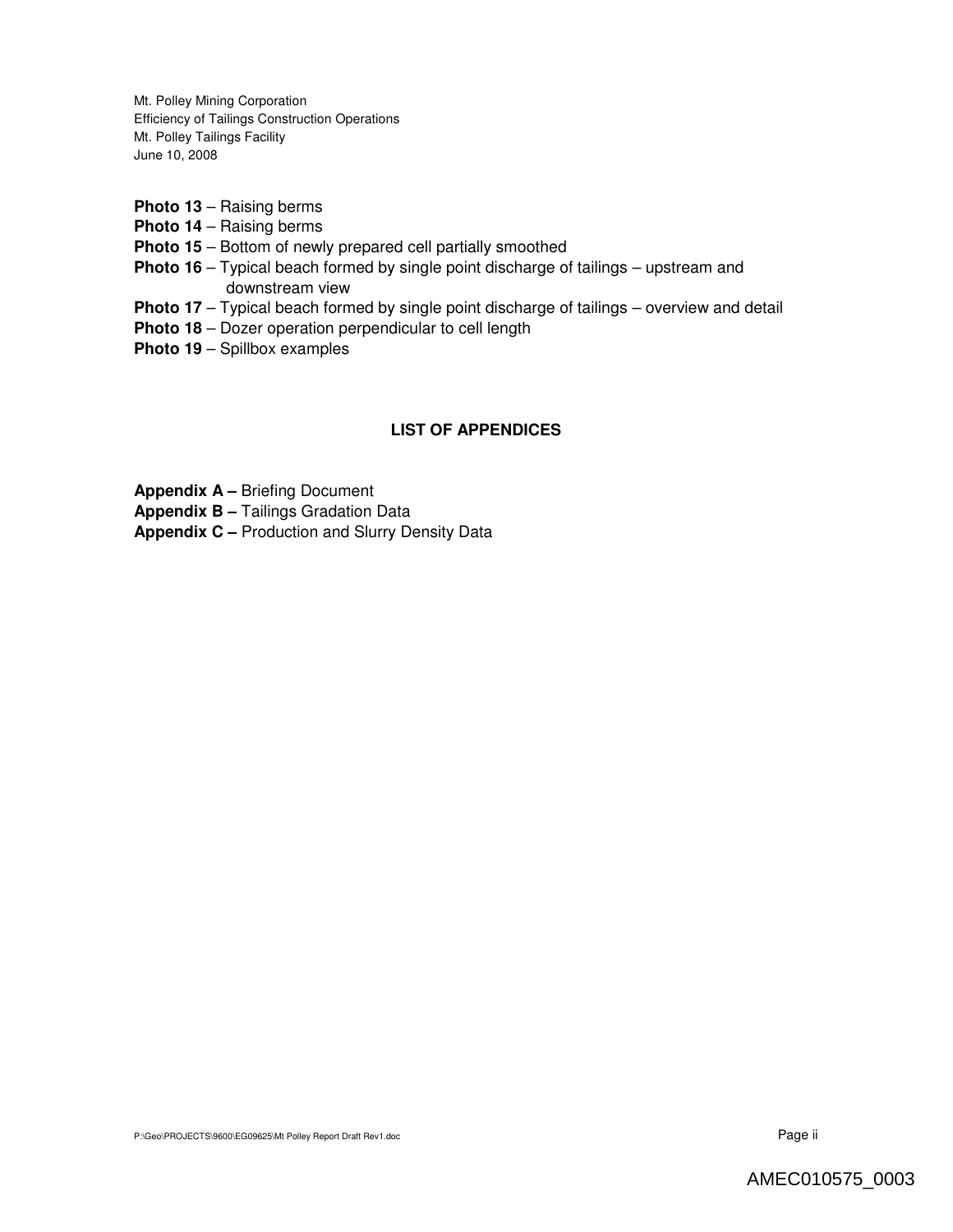## **1.0 INTRODUCTION**

Mount Polley Mining Corporation (Mt. Polley) requested AMEC Earth & Environmental (AMEC) undertake a review of their tailings construction operations with the objective of providing recommendations to improve the efficiency of these operations. The work was commissioned by Mr. Ron Martel, Environmental Superintendent for Mt. Polley.

Mt. Polley's mine is located near Likely, central British Columbia. The mine produces a coppergold concentrate from an alkalic porphyry ore obtained from three pits. The concentrate is produced with a grinding and flotation circuit. The tailings are sent by gravity to a valley-side impoundment formed by earthfill dams.

The review of Mt. Polley's tailings operations included a review of information provided by the mine and a two-day site visit. The site visit started with an initial meeting to discuss the key tailings planning issues encountered by Mt. Polley and a presentation by AMEC on principles and experiences in tailings operations. Most of the first day and the morning of the second day were spent in the field visiting the site, observing construction conditions and discussing the details of the operation with supervisory and operations personnel. The site supervisor for the off-shift was brought in by Mt. Polley thus there was opportunity for input from and discussion with both shift supervisors. A wrap-up meeting was held at the end of the site visit to present and discuss a summary of the conclusions and the main recommendations of the review exercise. A briefing document was prepared and handed out at the meeting; it is included in Appendix A. This report provides details substantiating the material presented in the briefing document.

# **2.0 DAM CONSTRUCTION REQUIREMENTS**

The tailings dam is a zoned compacted fill dam that is being built using a modified centreline method. It is formed by three components – the Main Dam, the Perimeter Embankment and the South Embankment that have their crests coalescence to a total length of approximately 4 km. The maximum dam height at the end of construction will be in the order of 53 m (El. 965 m). The dam crest along the three dams was approximately at El. 951 m at the time of the review.

The information on the dam available for review included Drawings 104, 115 and 215 (Stage 6) by Knight Piésold. References to drawings in this section are to those in Knight Piésold's Stage 6 design documentation. No reports were reviewed as part of this exercise though a summary document (Dam Safety Review, AMEC 2006) was used for historical background.

Drawing 215 shows Zone U as a "step-over" zone upstream of the clay till core, built in stages partly on previously built Zone U and partly on a tailings beach surface. The cross section shows a layer of rock (CBL, "coarse bearing layer") placed over the beach to bring it to El.951 m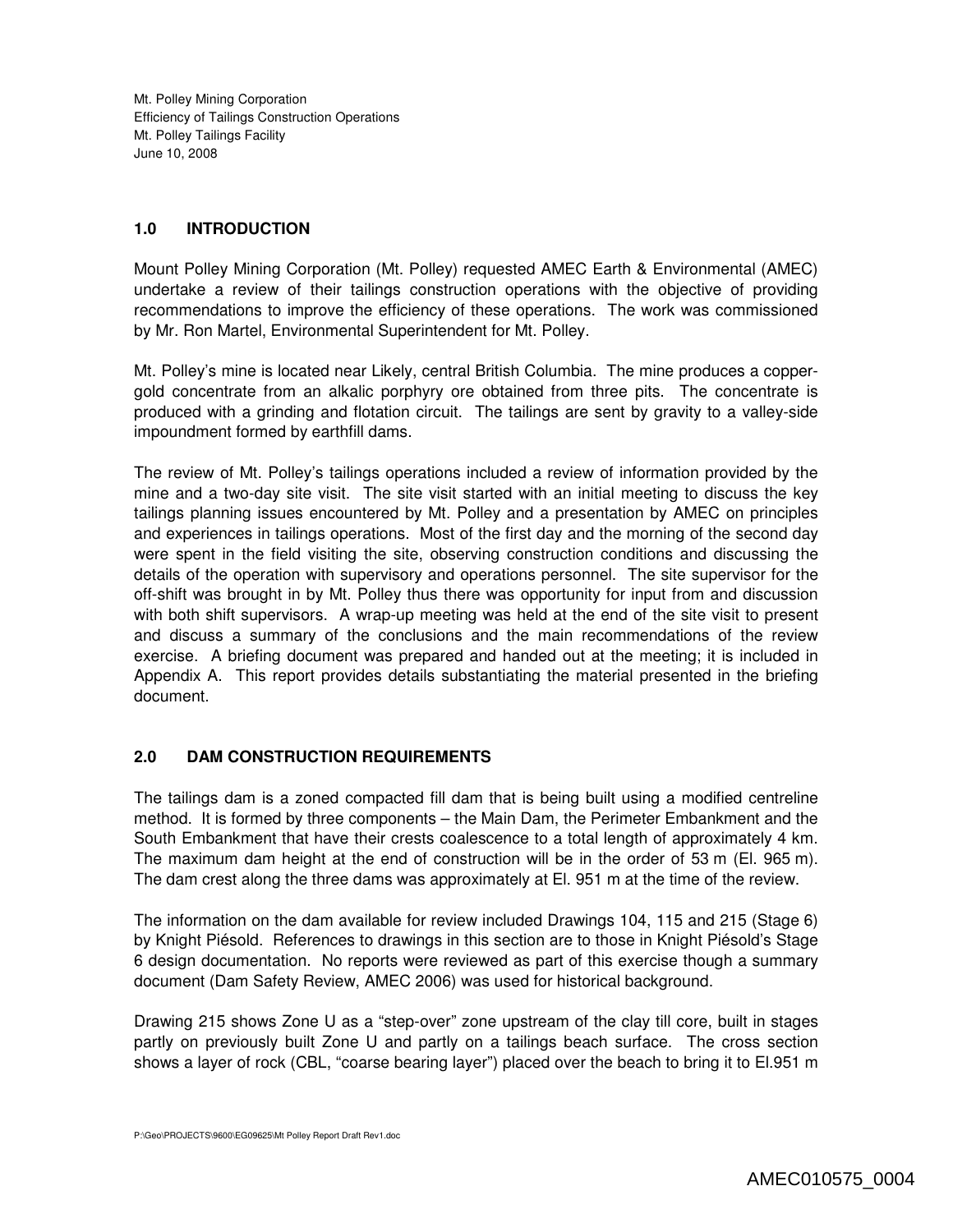(Stage 5) and to provide support for Zone U construction in the following stage. Stage 6 Zone U construction, the current cell construction, is shown as a 3 m lift (Stage 6a from El. 951 m to El.954 m). Dashed lines also indicate Stage 6b to El.958 m.

Stage 6a Zone U is shown in Drawing 215 as being 11 m wide at the base (El.951 m) and 10 m (minimum) wide at the top (El.954 m). Note 5 on the drawing indicates that these dimensions assume sand cell construction using tailings sand against the 1H:1V clay till core (Zone S) slope on the downstream side and a 1.3H:1V slope on the upstream (the beach side). It is our understanding that Zone U could cover a range of materials. The selected material was tailings sand placed by cell construction.

Drawing 104 "Material specifications" indicates that the material type for Zone U is "Select Fill" located on "the upstream toe" and states that the placement and compaction requirements are "to be determined based on material selection". Grain size curves under the heading of Zone U show gradation limits for "Zone S contact" and for "Zone CBL contact".

# **3.0 TAILINGS CHARACTERISTICS AND DEPOSITION SYSTEM**

Mt. Polley operates three open pits and there is wide variability in the ore characteristics. Ore blending reduces this variability but the tailings characteristics are variable as the ore and the plant operation vary.

The monthly composite gradations of the tailings were provided by Mt. Polley (see Appendix B). The variability of the monthly gradations is shown on Figure 1. Based on these data, the gradation of the tailings solids has a mean grain size  $D_{50}$  of 50 microns with a percent passing the #200 sieve (75 microns) varying from 52 to 64% (average  $\sim$  60%). The percentage of clay minerals (e.g. those exhibiting plasticity) in the tailings at this stage of mining is not known but past information notes non-plastic being the predominant nature of the tailings. There is approximately 40% fine sand (by weight) in the tailings. The mean specific weight of the solid particles is 2.7 g/cm<sup>3</sup>.

Variability of the solids content of the tailings slurry with time is shown on Figure 2. Variability of solids content in a slurry has direct implications for how beach development proceeds and on how well potential cell construction may work for sand capture etc. The level of variability indicated by the summary information provided on Figure 2 *is / is not* likely to be an issue for cell construction. *Ron will send data*.

The current mine throughput is nominally 20,000 tons/day or an average of 833 tons/hour. At an average slurry solids content of 35%, that represents a total flow rate into the tailings facility of 0.516 m<sup>3</sup>/s or 8173 USgpm. The tailings is discharged by gravity through a 24" HDPE DR11 pipeline from the plant ( $E1.1100 \text{ m}$ ) to the tailings dam (currently approximately at El.951 m; final crest at El.965 m). The tailings line is in the order of  $3$  to  $5km$ ? long from the plant site to the tailings facility. The total length of the dam, as noted above in Section 2, is in the order of 4 km.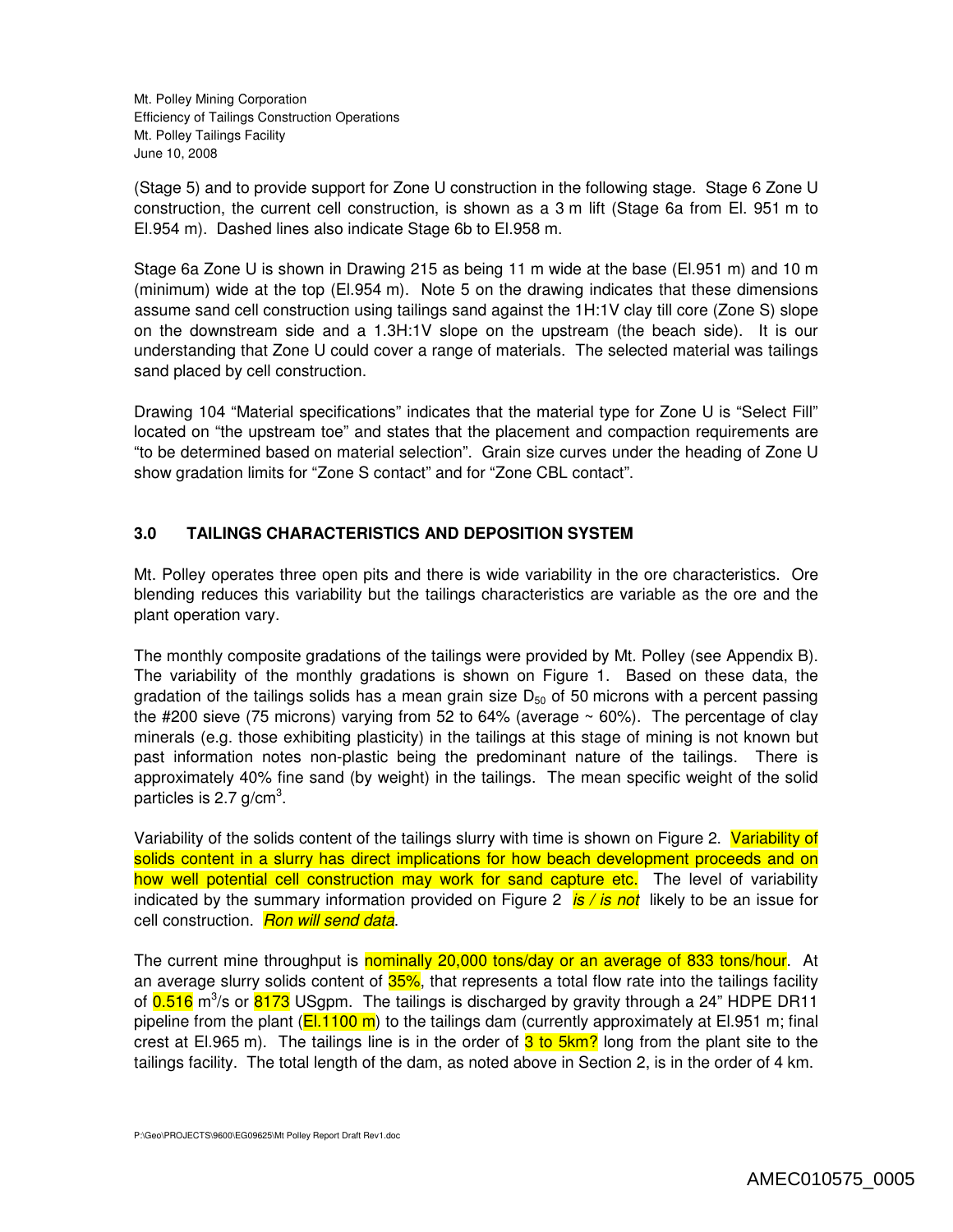## **4.0 KEY ISSUES**

The site visit started with a meeting to discuss issues related to the tailings operations that had been identified by the site personnel. The meeting was attended by a cross section of Mt. Polley and Imperial Metals personnel. The key issues with the current tailings deposition plan brought up during the meeting included:

- **Low efficiency / high costs for building cell for Zone U**
- **Too much wash out on cells (lack of sand capture)**
- **Too much time preparing cells (again, high costs)**
- Costly to need to place CBL (rock on beach to support cell construction)
- **Lack of beach**

All of the above related to a lack of confidence in the current tailings operations methodology, as related to cell construction, to perform effectively or commensurately with the effort/costs invested. The ability to adjust the operating parameters to create more effective tailings deposition appears to be the overall goal based upon the key issues raised.

### **5.0 FIELD OBSERVATIONS**

Cells are prepared for construction by building berms around the perimeter of each cell area (Photo 1) and by installing the tailings line such that in addition to the main tailings line going into the upstream end of the cell, there is also a by-pass line (Photo 1).



**Photo 1** – Preparation for cell construction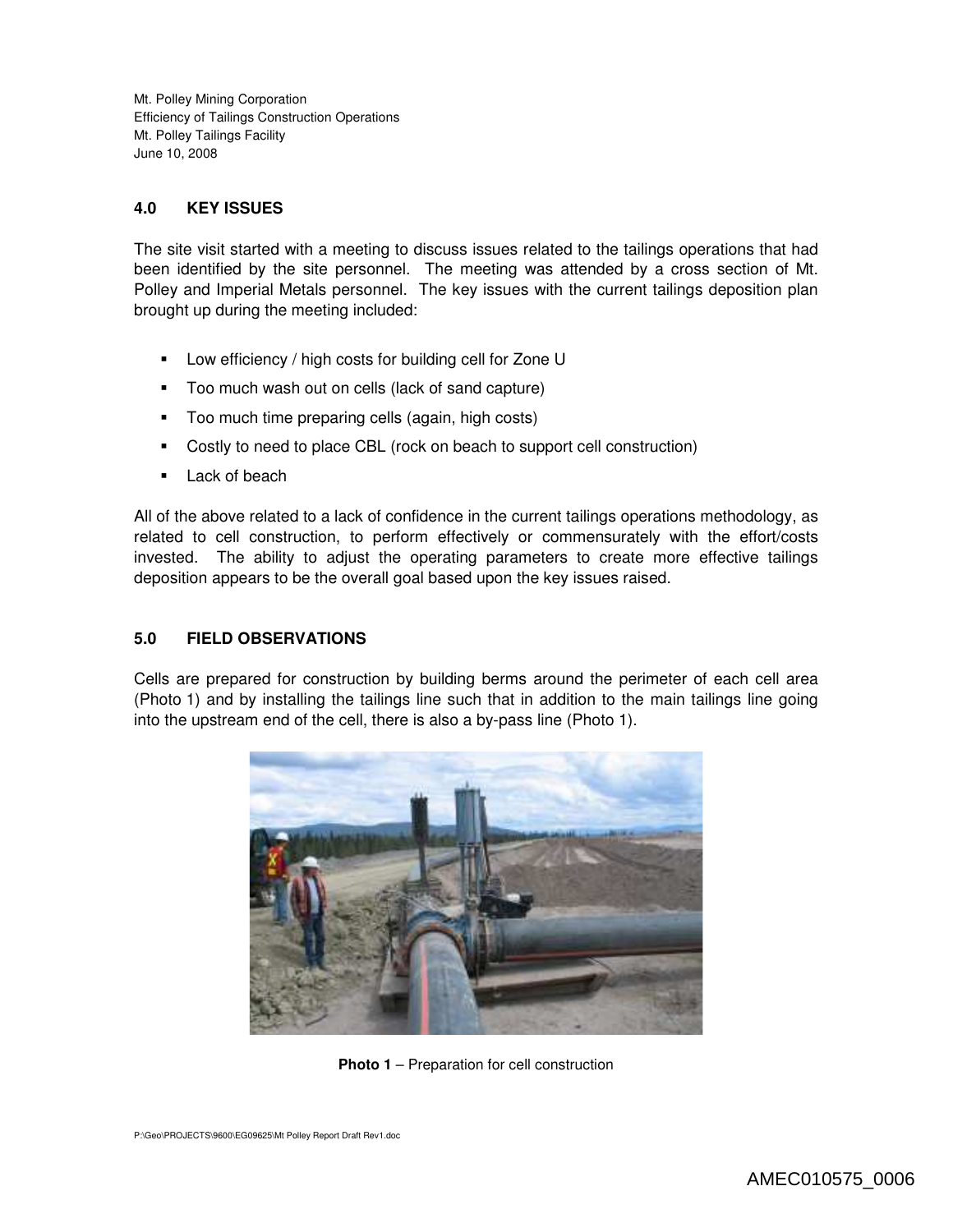Cells are typically 10 m wide and approximately 150 m long. During the site visit, cell construction was occurring along the South Embankment. The cell observed (Photo 2) was likely a little narrower than 10 m. The flow observed during the first day of the site visit (Photo 2) was described as "typical".



**Photo 2** - Cell construction (June 03, 2008)

The flow during the morning of the second day (Photo 3) was probably of lower density. There seemed to be more water flowing on the cell surface and the operator reported that it was not "building well".



**Photo 3** - Cell construction (June 04, 2008)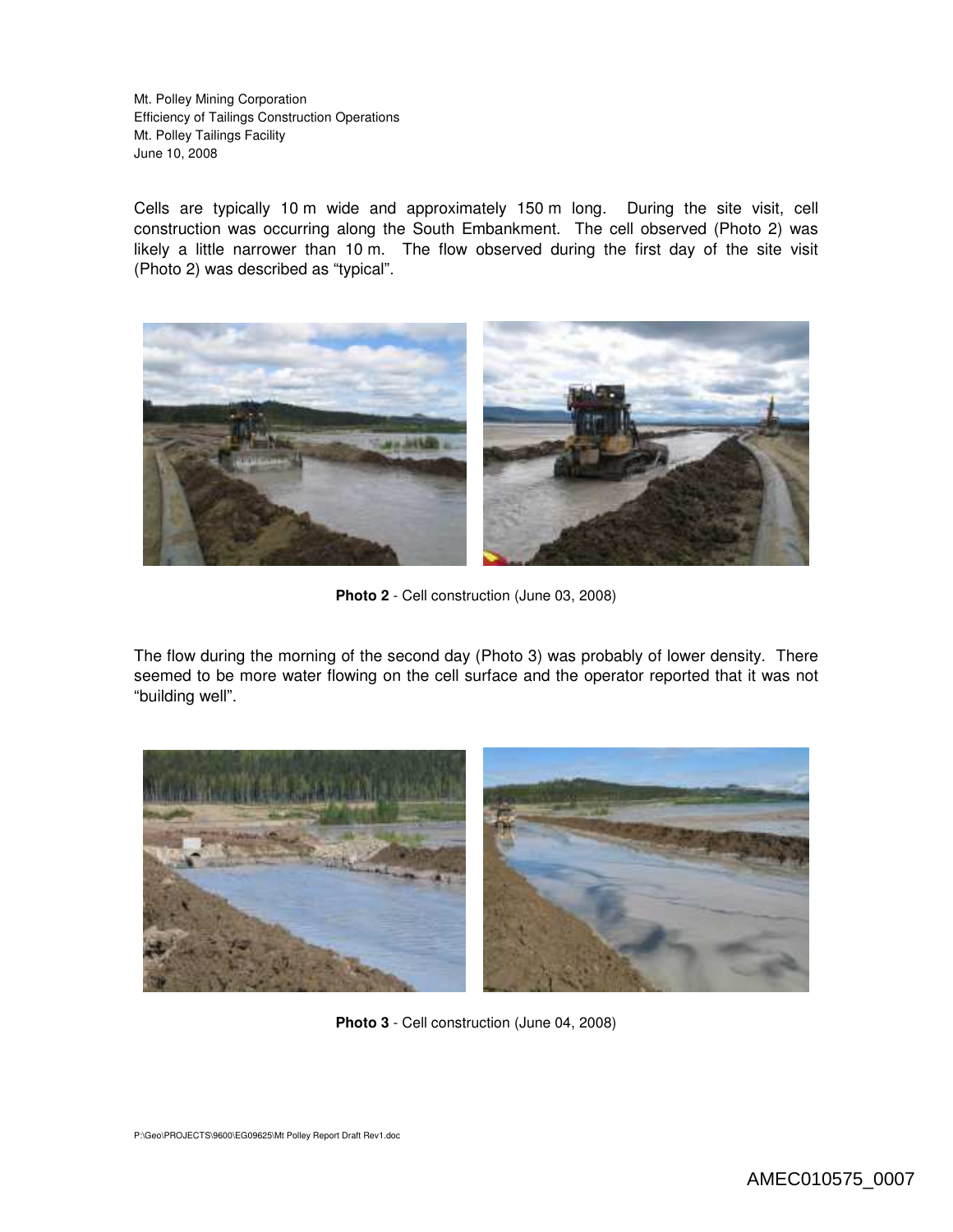The flow into the cell is the full tailings line (24" diameter), which flows partly full (Photo 4), however the flow velocity is high due to the significant head difference between the plant and the dam site.



**Photo 4** – Flow discharge into the cell

The cell decant facility is provided by two 22" pipes (Photo 5) that discharge onto the beach. The pipes are installed across the berm by a backhoe. The pipes are installed approximately at the same elevation.



**Photo 5** – Cell decant system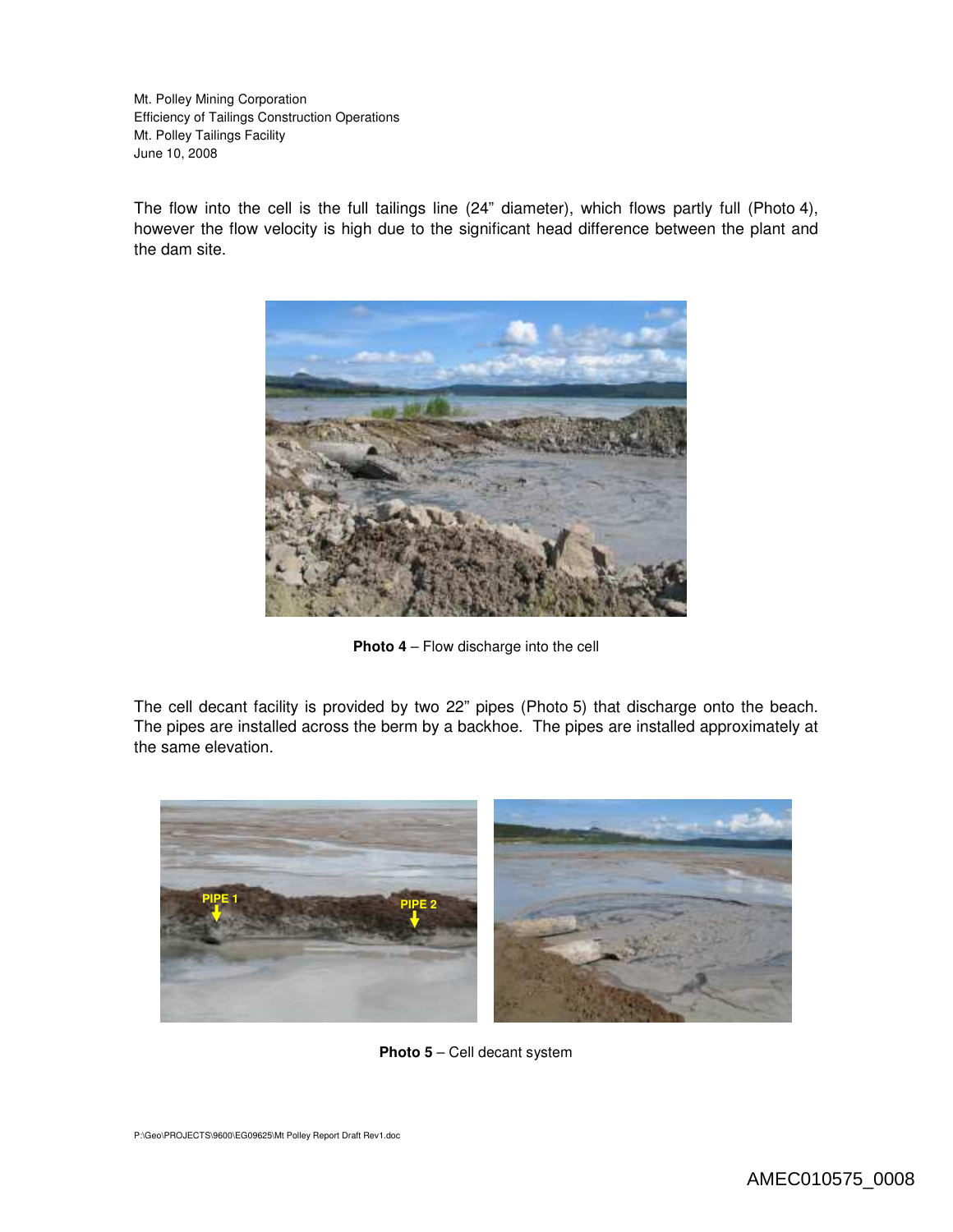Due to the lower solids content of the decant flow, this flow can readily erode previously placed beach (e.g. Photo 5). When the decant pipe is at an elevation similar to the top of the beach, there isn't sufficient energy to erode the beach and the flow tends to channel next to the cell, which can, however, lead to erosion of the berm (Photo 6).



**Photo 6** – Berm erosion by decant channel flow

The cell is constructed by running a dozer along the length of the cell while the tailings line discharges the slurry (Photo 7). The dozer operator lowers the blade and pushes the sand deposited on the cell towards the downstream end of the cell (Photo 8) to liberate slimes (Photo 9) and facilitate their flow towards the decant pipes (Photo 10).



**Photo 7** – Cell construction - discharge and dozer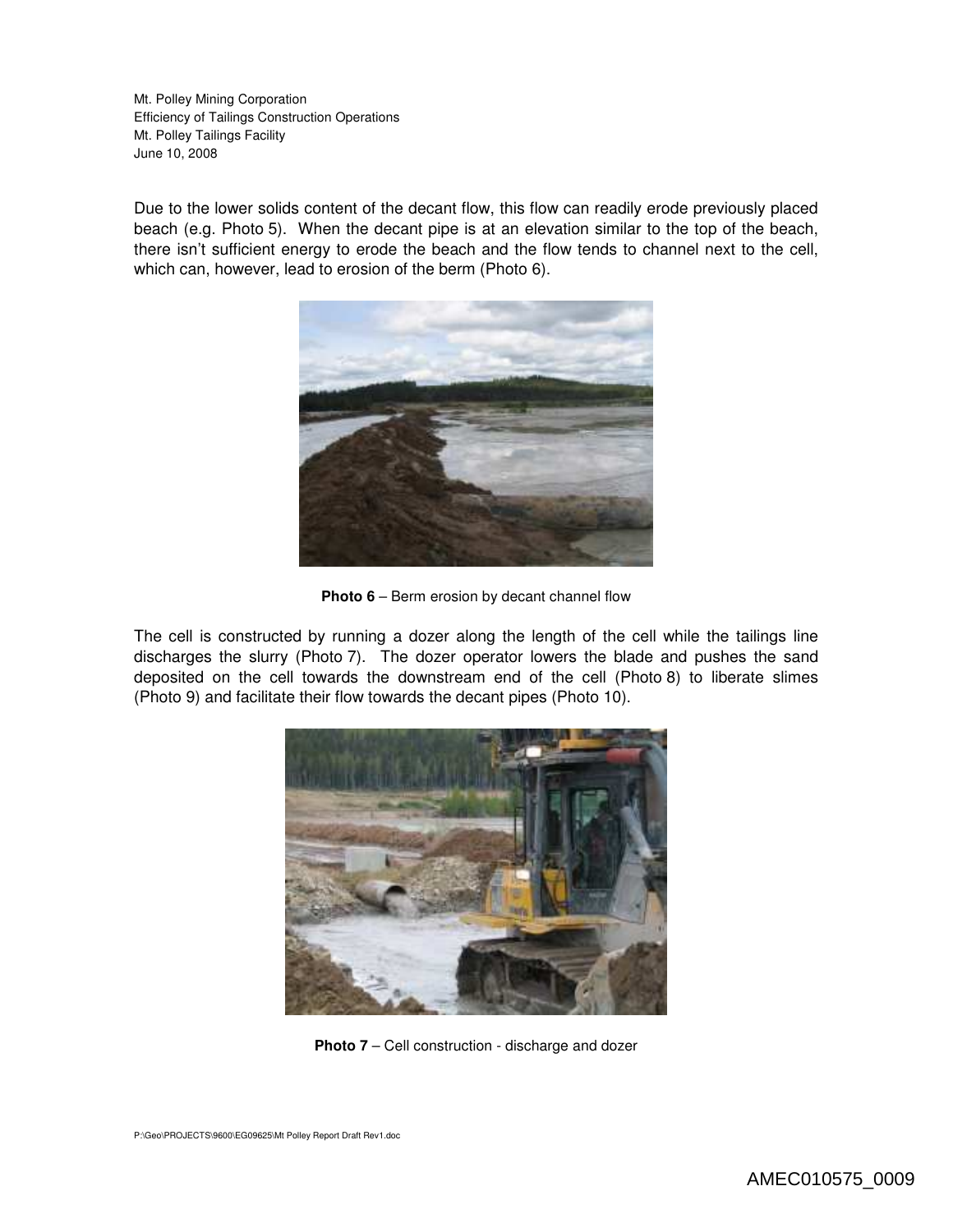

**Photo 8** – Cell construction – pushing sand downstream



**Photo 9** – Cell construction – slimes



**Photo 10** – Slimes flowing into the decant pipes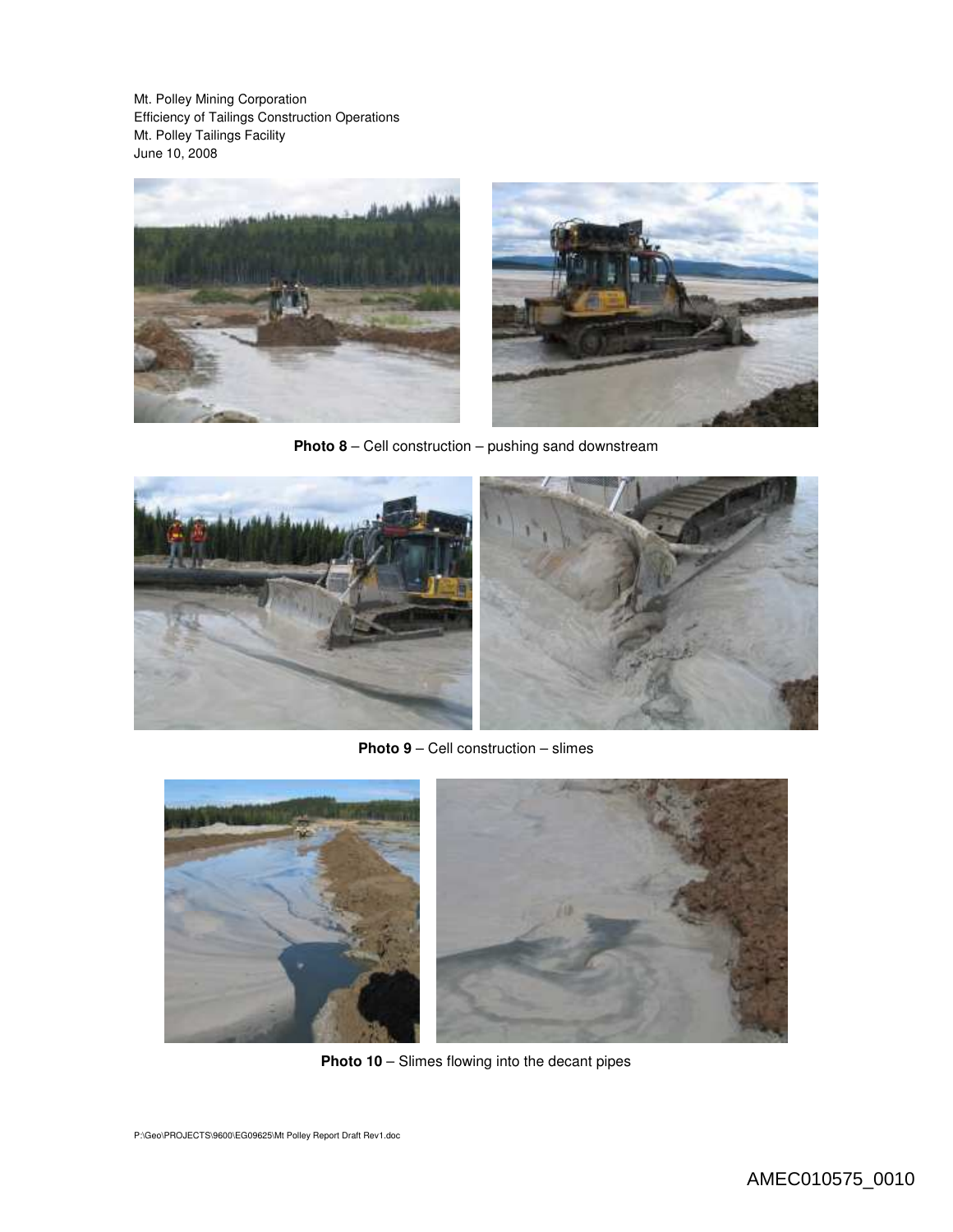The dozer then moves back towards the discharge point with the blade lowered to push some of the sand back up the cell (Photo 11).



**Photo 11** – Cell construction – pushing sand back

When the sand fill reaches approximately the level of the top of the decant pipe, the tailings flow is diverted from the cell to the by-pass line. A backhoe re-installs the decant pipes approximately half the pipe diameter above the previous location (Photo 12). The dozer uses the material placed in the cell to raise the berms (Photos 13 and 14).



**Photo 12** – Re-installed decant pipes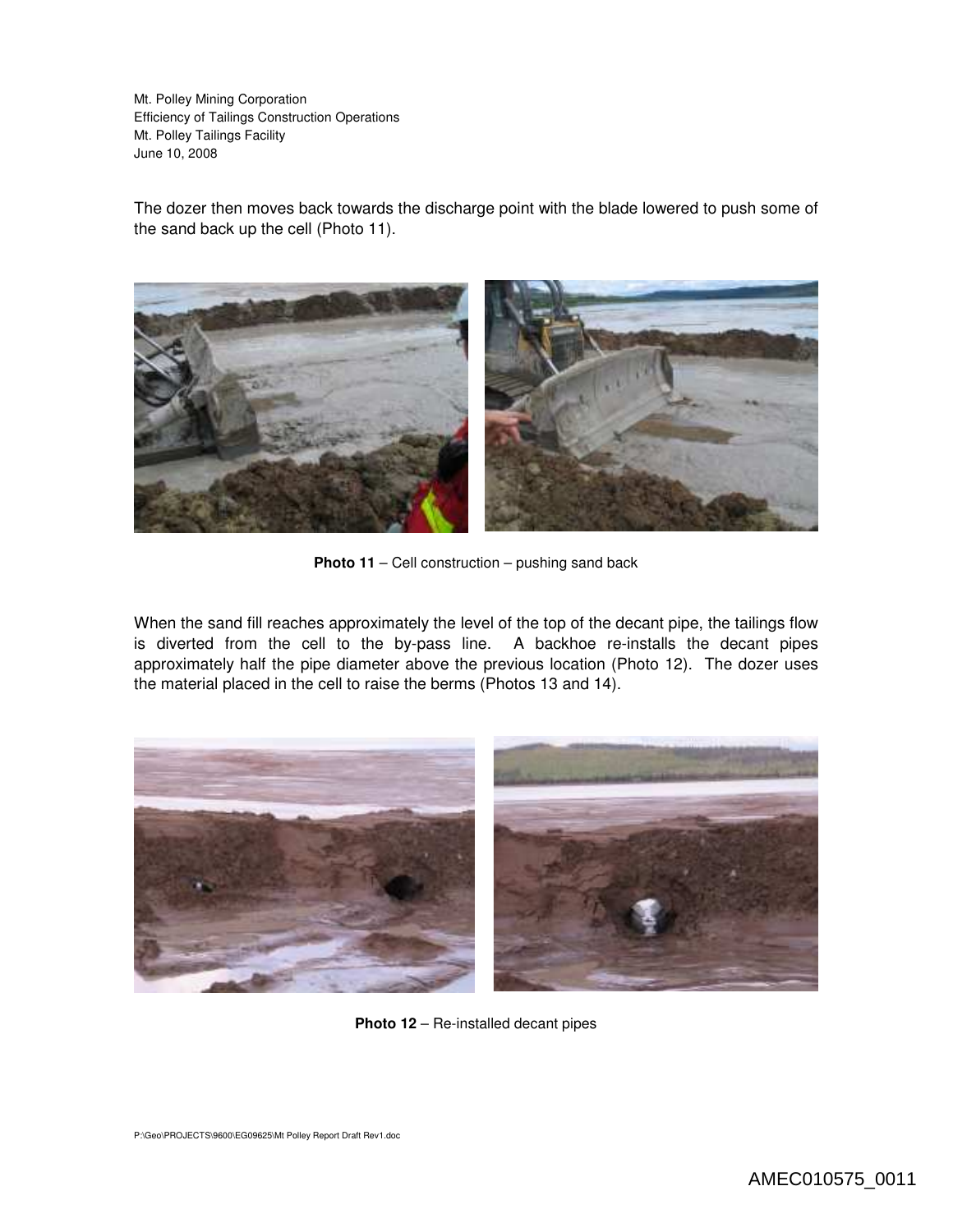

**Photo 13** – Raising berms



**Photo 14** – Raising berms

The dozer smoothes the bottom of the cell (Photo 15) before deposition and cell construction restarts.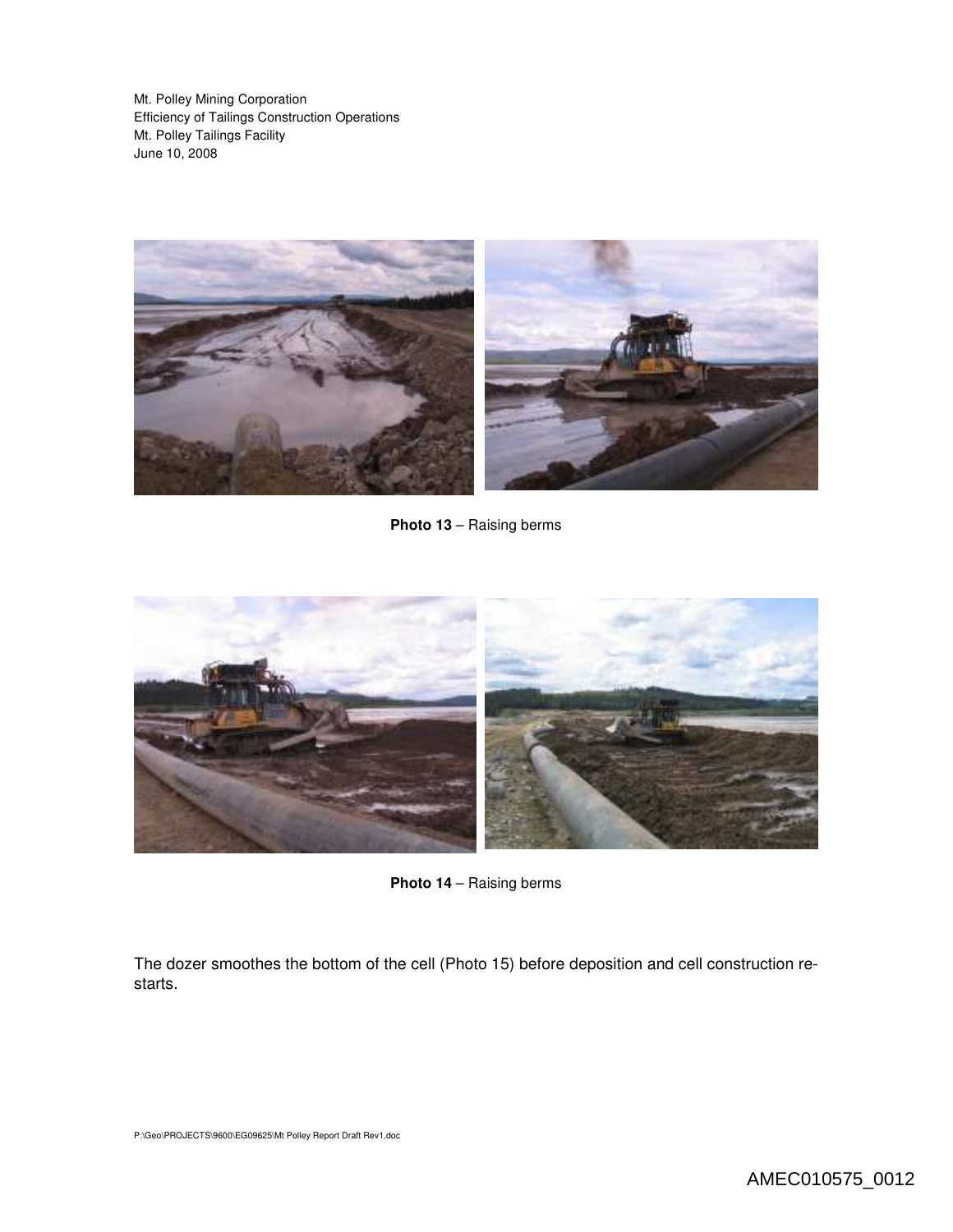

**Photo 15** – Bottom of newly prepared cell partially smoothed

The elevation of the pond on June 02, 2008 was 949.39 m. Beaches formed by single point discharge were relatively flat and had an average slope estimated to be between 0.5 and 1% (Photos 16 and 17).



**Photo 16** – Typical beach formed by single point discharge of tailings – upstream and downstream view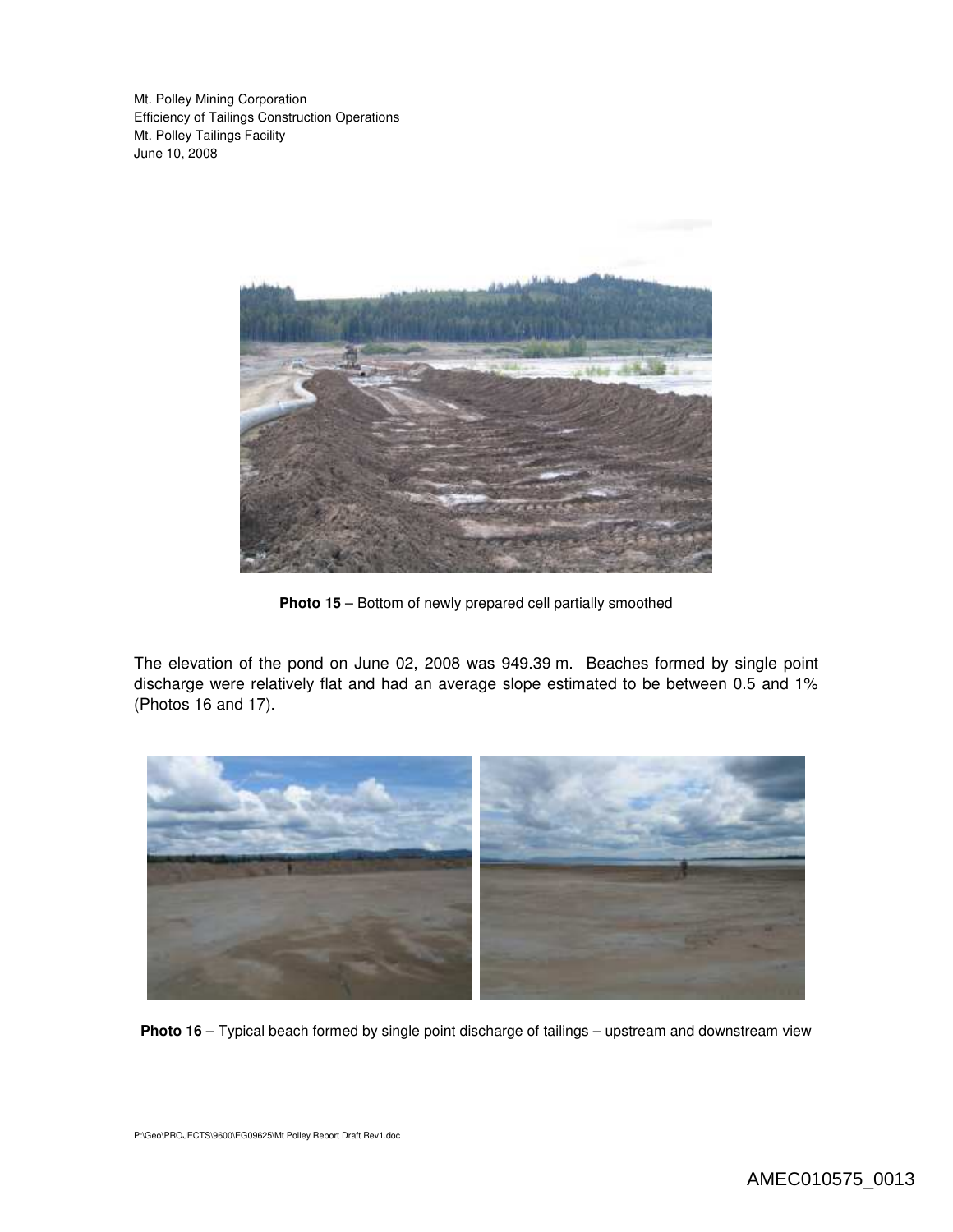

**Photo 17** – Typical beach formed by single point discharge of tailings – overview and detail

## **6.0 DISCUSSION OF TAILINGS OPERATIONS - ISSUES AND CONDITIONS**

### **6.1 INTRODUCTION**

Compacted cell construction is a technology that facilitates the use of tailings for construction of structural fills that can be integral part of dam cross sections. It combines the hydrodynamic effects of the slurry flow with the mechanical effects of equipment (most typically a dozer) to distribute and compact the tailings. If adequately applied, the mechanical effort (and cost) is minimized by taking full advantage of the hydrodynamic effects. Moreover, a well controlled system allows some selectivity on the percentage and gradation of the solid material retained in the cell. In the most effective applications, cell construction saves operations time and money by having the tailings play the role of earth fill in the dam cross-section versus more costly alternative borrow sources.

Beach placement does not tend to achieve the same level of fill density that can be obtained in cell construction, however it can also be an important element of the dam construction as it provides lateral support for construction as well as a base for stepping over with the construction of structural fill in the case of upstream or modified centerline construction methods. This is particularly the case if the beach can remain fully subaerial throughout the depositional process. There could be some control on the beach angle obtained by changing the hydraulic design of the discharge system and by controlling the slurry properties.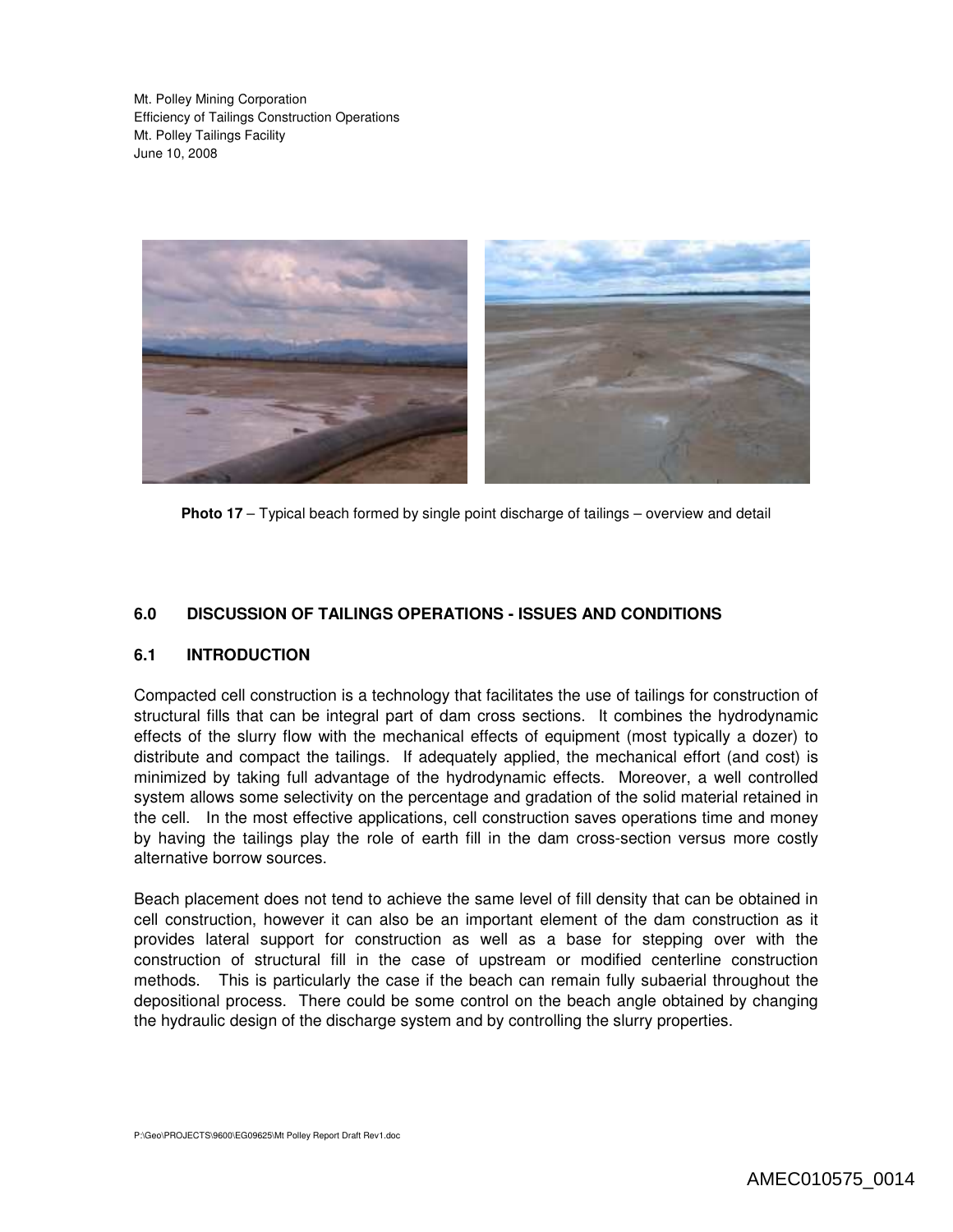### **6.2 FLOWS THROUGH THE CELL**

The current cell operation at Mt. Polley involves the full tailings line discharging into an approximately 10 m wide, 150 m long cell. This operating norm leads to excessive flow depths and excessive flow velocities that do not produce optimal conditions for cell construction. Ideal flow conditions are such that the flow depth is typically less that a couple of inches and often only a fraction of an inch. Flow velocities that lead to the formation of back waves are excessive. It is recommended that the cell width be, as a start, doubled (to 20 m) to distribute the flow, which would contribute towards reducing both the flow velocity and depth.

This change in cell width may not be sufficient but it is considered to be an adequate first step based on experience and on a rough tailings balance discussed with the site staff. The optimum width for cell construction needs to be determined as a function of flow conditions, dozer operation requirements (see Section 6.3) and the availability of tailings for cell and beach construction. A very wide cell may consume too much tailings in cell construction, which would increase costs and may not leave sufficient tailings for construction of beaches required to support future Zone U construction. A detailed mass balance, considering both cell and beach construction, needs to be part of the site tailings plan to help determine the adequate width of cell required in this case.

If the change above does not produce adequate flow conditions, a wider cell (if compatible with the tailings balance) or changes to the inflow into the cell are recommended. One possibility would be to direct only a portion of the total flow into the cell.

Cell length seems adequate for now, however it should also be re-assessed once the other more immediate changes discussed here are implemented.

# **6.3 DOZER OPERATION**

Dozer operation should be carried out perpendicular to the length of the cell. Ridges on the sand surface created by the dozer in this case (Photo 18) help spread the flow across the cell, reduce the flow velocity and promote deposition of the coarser fraction (while the fluid and the slimes flow downstream).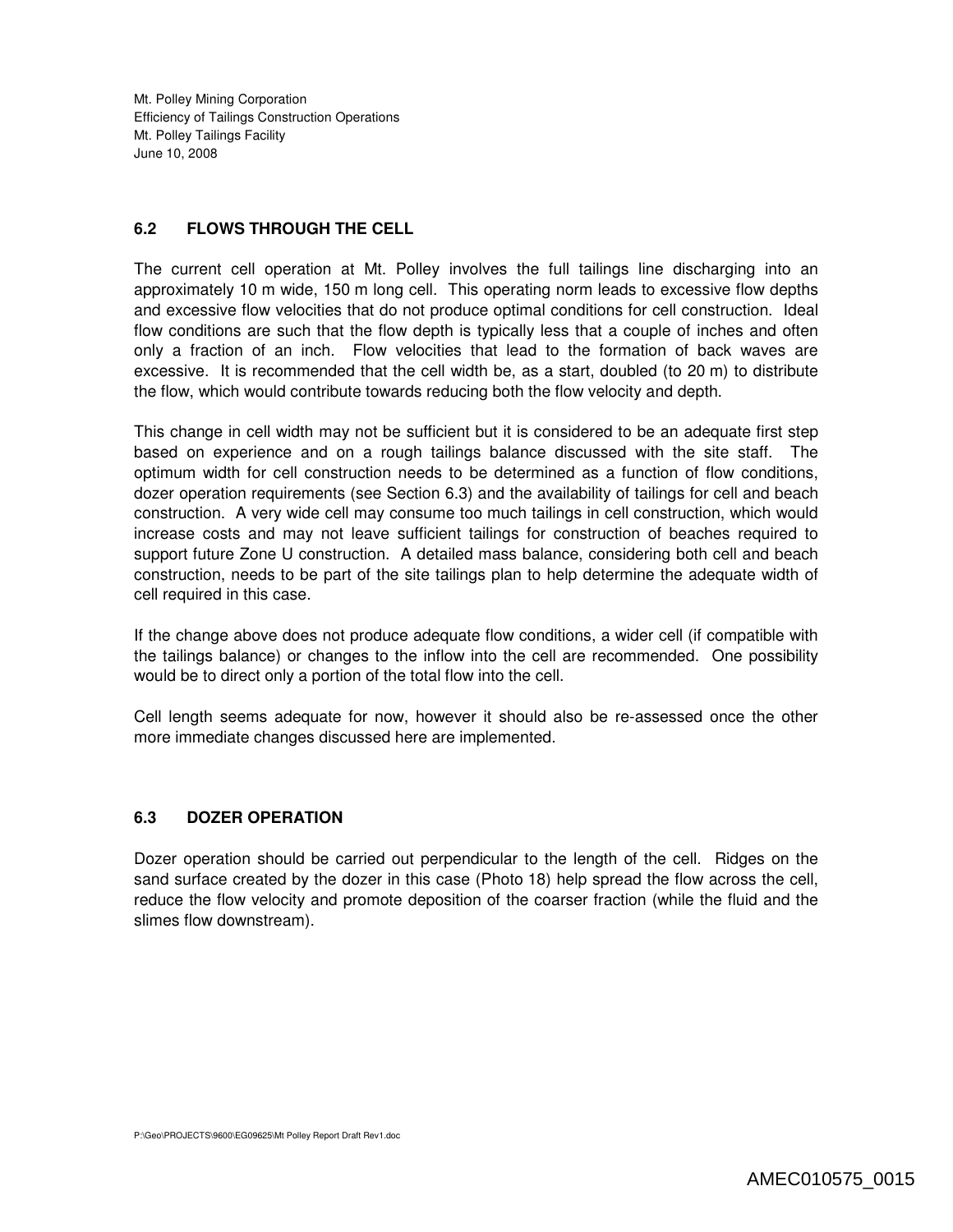

**Photo 18** – Dozer operation perpendicular to cell length

The dozer running back and forth perpendicular to the cell can gradually raise the berms while compacting the fill. This would reduce the downtime required to build the berms – an initial berm can be built when the cell is prepared for construction and then maintained and raised by the dozer during construction. The dozer should also maintain a gradual slope on the cell surface from the discharge (upstream end) to the decant (downstream end) to promote flow of the slimes to the decant, creating a better deposit. This method makes better use of the hydraulic conditions to spread the sand along the cell and avoids significant amounts of material being pushed down the cell by the dozer.

### **6.4 DECANT FACILITY**

The current decant system requires the cell construction operation to stop at every foot of construction to move the decant pipes up. It is reported that it typically takes 1.5 hrs to raise the decant pipes. This system can be optimized by the installation of a spillbox system that allows better control of the flow and an almost continuous cell operation for a few feet of placed fill (depending on the size and number of spillboxes). Some examples are shown on Photo 19. Other options have been discussed with site personnel.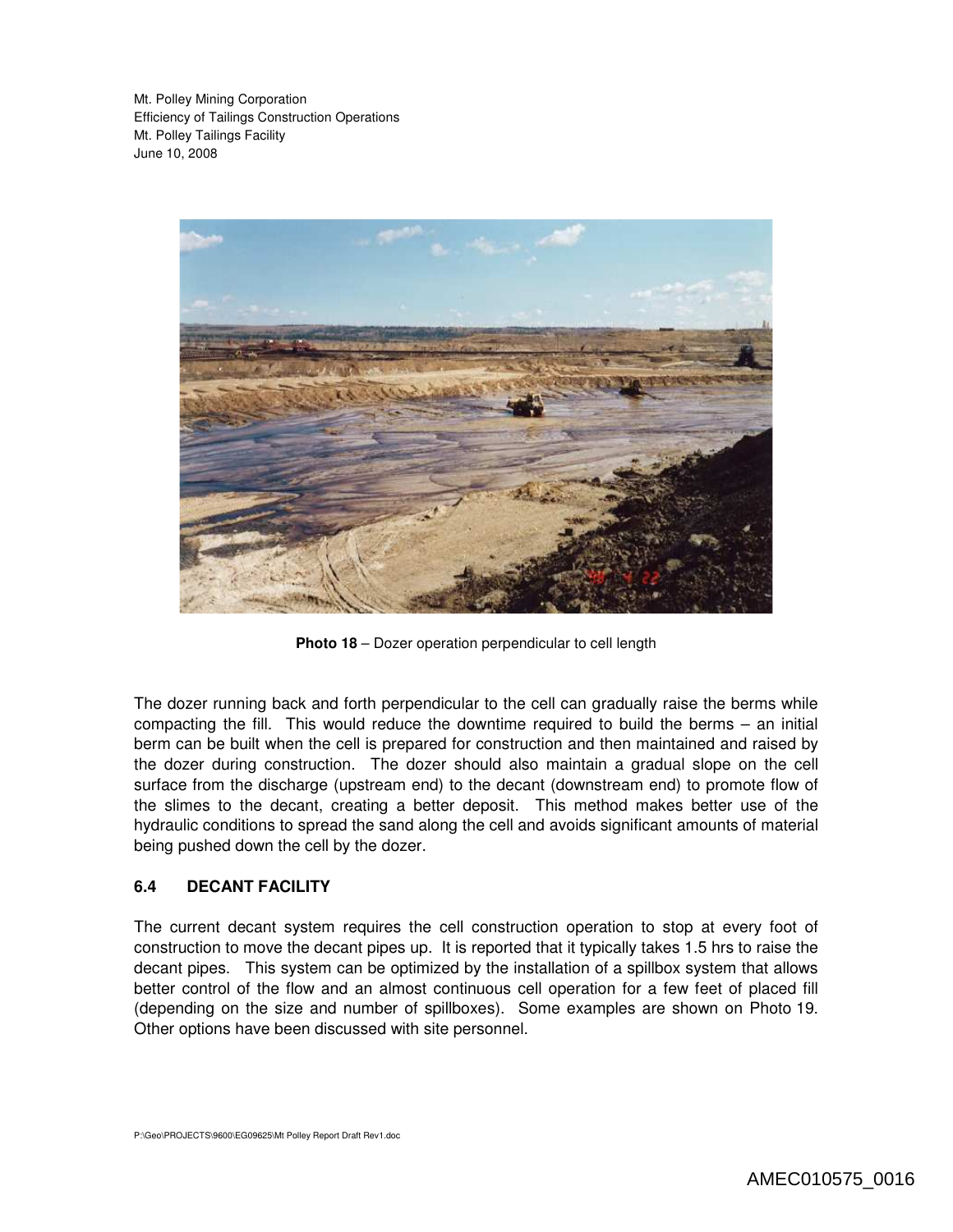

**Photo 19** – Spillbox examples

As the cell construction proceeds, an additional board can be easily placed by the dozer operator in less than 10 minutes or by a second person in the area.

## **6.5 IMPACT OF FEED VARIABILITY**

Variability of the feed properties – flow rate, solids content, gradation or chemistry – is detrimental to both cell and beach construction. Operations that rely upon tailings for construction purposes perform better when the feed parameters stay relatively constant because equilibrium flow conditions and slopes can be achieved, maximizing production. However, feed variability can be unavoidable depending on plant feed (ore variability) and plant operations.

Feed variability, if significant, could be at least in part managed by adding a few spigots upstream of the cell construction operations. In this case, spigots could be used to draw from the upper part of the flow (assuming it is stratified) and increase the solids content of the flow delivered to the cell.

Construction management could also be optimized by good communications between plant and construction personnel. For example, if warned by the plant that the feed will be poor, the construction personnel may select to operate spigots as discussed above or even to temporarily suspend cell construction (in case of very poor feed or added lime in the slurry).

## **6.6 OPTIMIZATION OF CELL OPERATIONS**

Cell construction could be optimized by having two cells on each side of the dam so one cell can be operated while the other one is being prepared (construction of initial berms, installation of spillboxes, installation of discharge pipe). This also allows drainage to occur in a cell that was recently built while the other cell is under construction.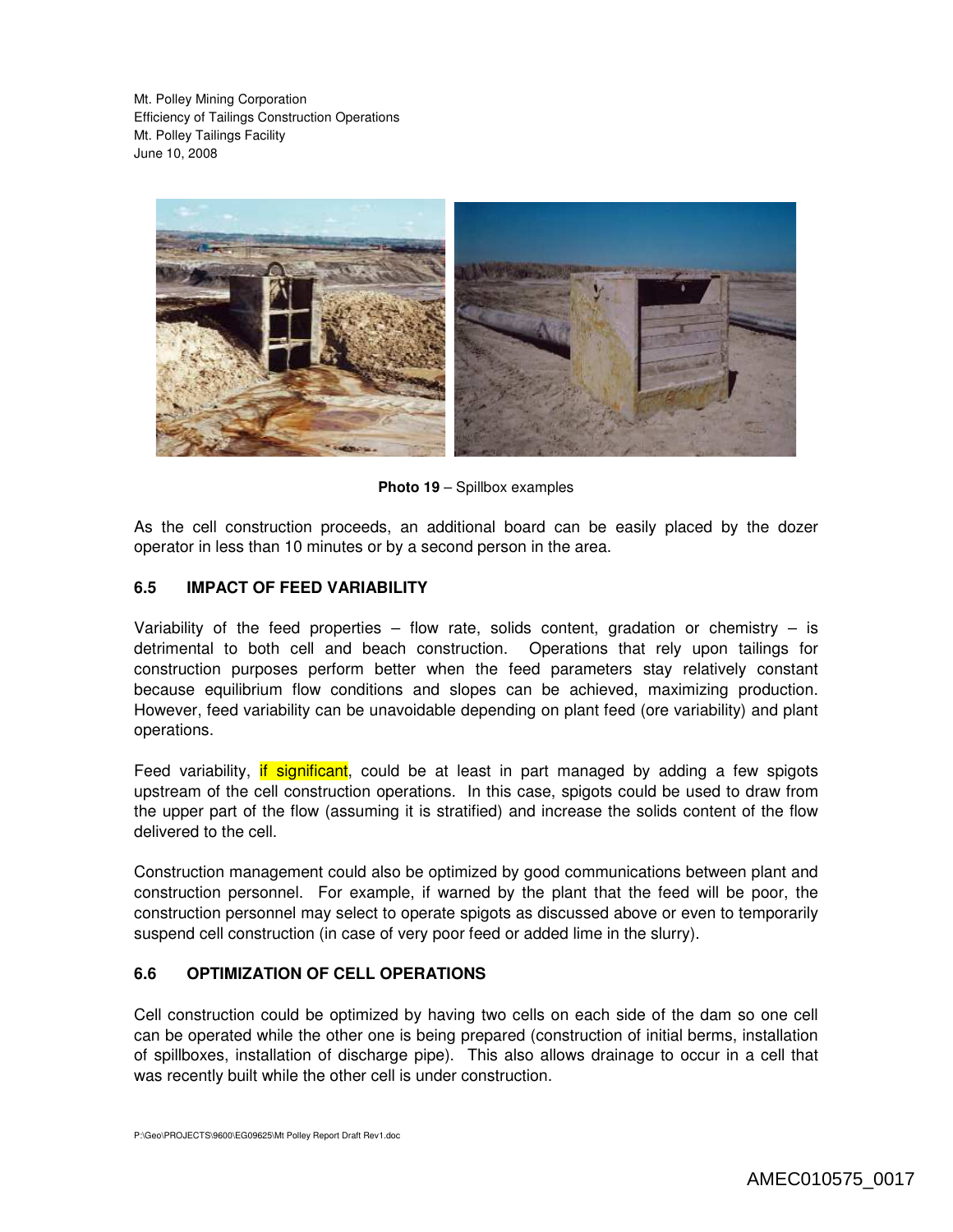Downward drainage is an important part of the success of cell construction both in terms of resulting material properties and in terms of ease of dozer operations. By having four cells (2 on each side of the dam), drainage is enhanced by increasing the "rest" time between two construction events in the same cell and down time is reduced.

Based on experience, it is expected that to build the 3 m lift required for Stage 6A according to the design of the dam, it would take 2 "passes": built 1.5m in one cell, come back over with an additional 1.5m. However, this can be better determined as experience in cell construction for the site specific conditions is developed. It is recommended that the footprint of the cells of the second pass is staggered from the first pass cells, so spillbox locations do not lined up on any particular vertical. The fill in the area near the spillbox tends to incorporate more fine tailings (slimes) and therefore not have the same properties as the fill closer to the discharge point.

Cell construction is more labour intensive than beach deposition and requires light for the operator to be able to see the fill and the flow conditions. Therefore it is recommended that cell construction be the focus of the summer operations while the winter time is used for beach deposition. The cost of cell construction in the winter is typically higher than during the summer.

## **6.7 BEACH OPERATION**

Beach placement will occur by:

- 1. single point discharge when the entire tailings line is directed to the pond, which is recommended to be the main operation mode in the winter.
- 2. cell decant the outflow of cell construction will contribute material to beach formation; it will form a relatively flat beach that will tend to erode steeper beaches formed by single point discharge.
- 3. spigots placed upstream of cell construction, if used.

Beach operation needs to focus on providing sufficient beaches to support cell construction and the required raises of the dam in each construction season according to the design. This can be determined by a well prepared tailings plan.

# **6.8 TAILINGS PLAN**

A tailings plan needs to be developed based on a detailed mass balance. It needs to be consistent with the water balance that it is understood to have already been developed by Mt. Polley. The objectives of the tailings plan would include:

- confirming that there is availability of material to build the dam as required by the dam design and the water balance
- determining the required schedule of cell construction (length of construction period, need to work night shift, need to run concurrent cells, etc)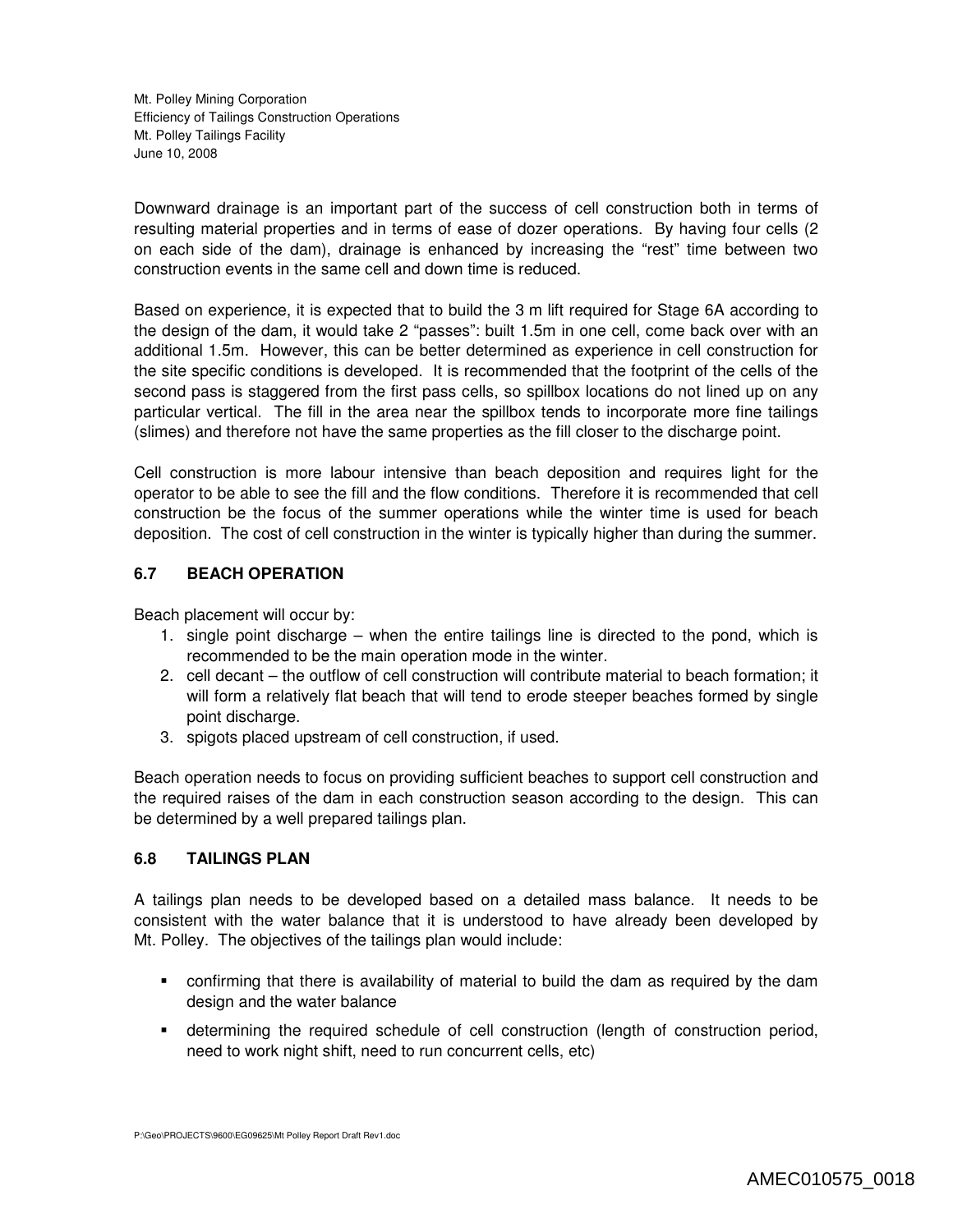determining whether the beach construction will be acceptable to support the next period of cell construction (or whether there is a need to re-assess the methodology).

The developed tailings plan would be based on data that includes: plant production, sustainable productivity of cell construction, typical fill densities for cell and beach, achievable summer and winter beach angles, etc. It should also recognize the clear goals of mine closure so that as the tailings facility develops, ease of transition from final operating configuration to the approved closure configuration is as simple as possible.

# **6.9 DATA COLLECTION**

Continuous optimization of tailings operations requires an in-depth understanding of these operations. Therefore it is recommended that key data are collected and appropriately evaluated to allow further improvement of the operations. These data would include (some, if not most, of these data are already collected by Mt. Polley):

- Slurry density (solids content) and its variability with time
- Tailings gradation and its variability with time
- Tailings gross mineralogy (at least plasticity, if any) and its variability with time
- **Plant production and its variability with time**
- Cell fill density at various locations
- Cell fill gradation at various locations
- **Percent of solids retained in the cell**
- Average beach angle during cell operation and single point discharge (summer and winter operation if so selected)
- Actual water balance data (precipitation, evaporation, etc)
- Man-hours and equipment for cell construction including cell preparation
- **•** Down-time for cell construction and reasons

Analyses of the data would be used to calibrate the tailings plan to make it more reliable and to allow improvements on the planning of the operations. These data would also be valuable to improve productivity and quality of the fills built using cell construction. The dam designers may be consulted on potential design optimization opportunities afforded by wider cells built with high quality fills, should these be achieved.

### **6.10 PERSONNEL TRAINING**

Efficient cell construction is as much due to an appropriate system design as it is due to skilled operators who understand and commit to the technique. The dozer operators and the supervisors need to have a good understanding of the technical objectives of cell construction and the desired outcome so they can work towards achieving it. Dozer operators need to be skilful to react appropriately to feed variability. Operators and supervisors also need to develop good communications with the plant personnel, who also need to be sensitized to the impact of feed properties to cell construction and its implications to dam construction and cost. Knowing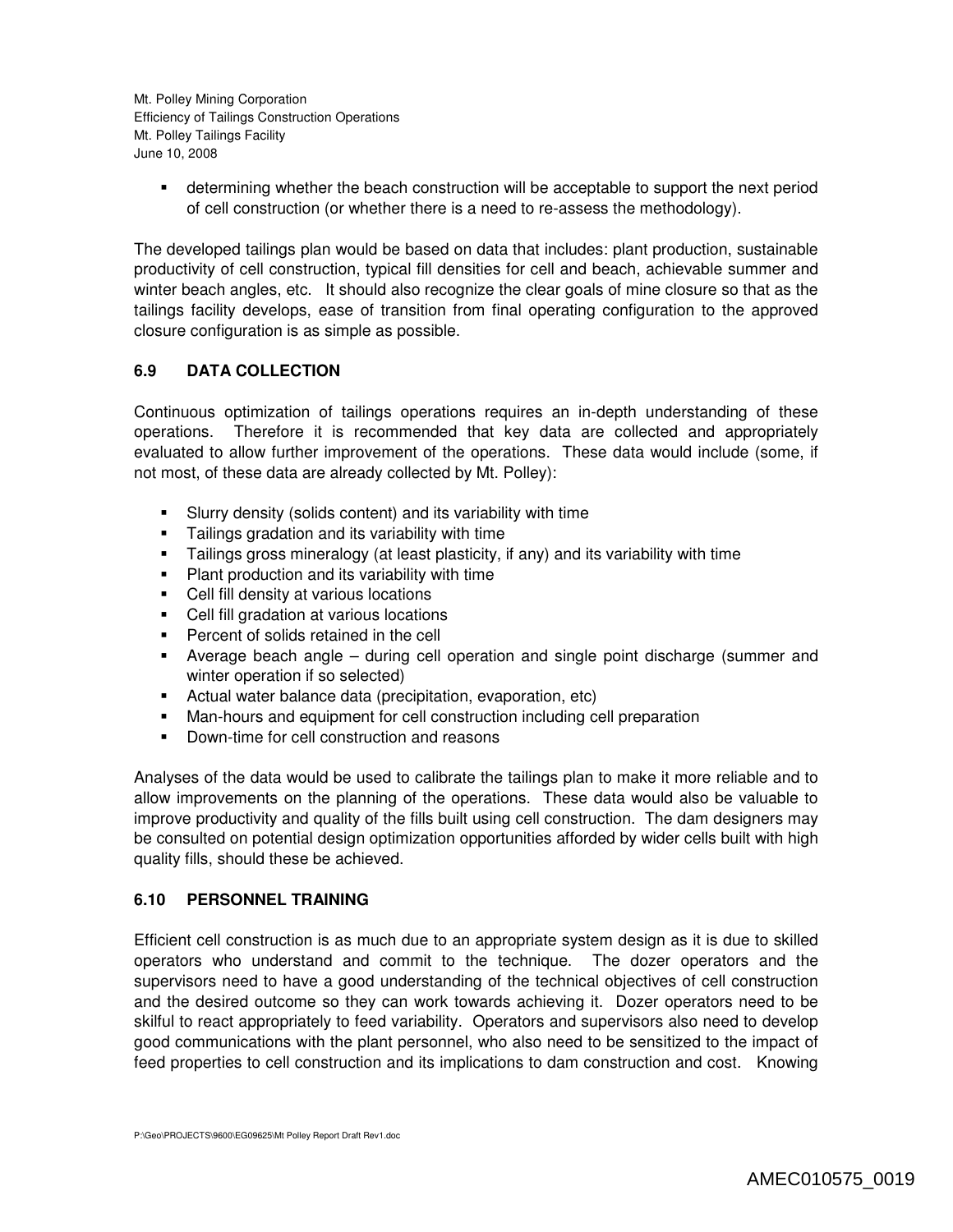when to beach versus place of cell, adding a stoplog to a spillbox, changing out a spigot etc. etc. are but a few of the key items under the control of the operators and supervisors that can really make the difference between a good tailings plan and an optimal one.

## **7.0 SUMMARY AND RECOMMENDATIONS**

A review of Mt. Polley's tailings operation was conducted with the objective of providing recommendations to improve the efficiency of these operations. The review was based on a two-day site visit, observation of the construction conditions and discussions with supervisory and operations personnel. The conclusions and the main recommendations to improve the efficiency and reliability of tailings operations were presented at a closure meeting on site and are reiterated below.

- 1. The current operation leads to flow depths and flows velocities that seem too high to allow effective cell construction to occur. It is recommended that the width of the cells be increased, tentatively to 20 m with the objective of decreasing flow velocity and flow depth. Cell length seems adequate for now but it could be re-evaluated later.
- 2. Track-pack the cell perpendicular to the flow (as opposed to working the dozer up and down the cell). Berms (dry dykes) could be raised as cell compaction proceeds. This is expected to reduce downtime, improve efficiency and improve flow patterns.
- 3. Build and install spillboxes for the cell decant to improve ability to manage the flow and to reduce downtime during construction thus improving efficiency. When a cell is complete, the spillbox is simply moved to the next cell.
- 4. If the measures above are not sufficient to meet objectives, or if feed variability is an issue, spigots could be installed upstream of the cell to improve feed (by reducing water and slimes), and/or manage feed consistency, and/or decrease volumes/velocities into the cell.
- 5. Prepare a tailings plan / mass balance consistent with the water balance.
	- a. The tailings plan needs to verify availability of sand to build the required cell and beach to support the dam raises at all stages of construction.
	- b. The tailings plan could include a focus on cell construction in the summer and on beach placement during the winter.
	- c. Cell construction could be optimized by having two cells on each side of the dam. One cell could be prepared while the other one is being built; one side of the dam can be draining while the other is being built/prepared. Night shift might be considered during the cell construction (late spring, summer, fall) season.
	- d. Cell construction would likely take two "passes": built 1.5 m in one cell, come back over with an additional 1.5 m to achieve the full 3 m lift. The second pass should be staggered relative to the first pass to avoid locating all spillboxes on the same vertical.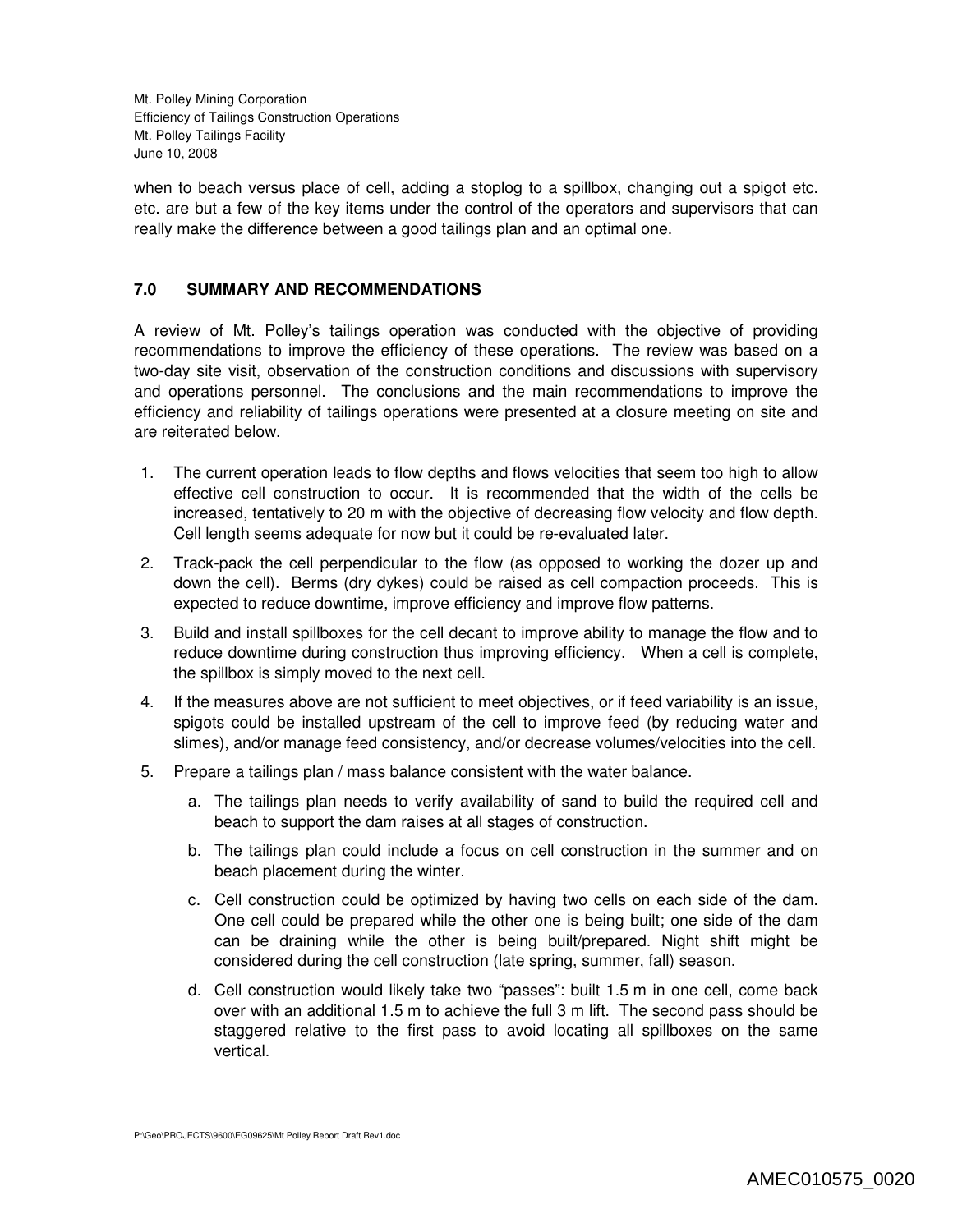- 6. Collect data on material parameters (gradation, cell deposit density, beach angles, etc), mill operation (gradation, slurry solids content) and cell operation (volumes, time, cost, etc). Data would be used to calibrate (and improve) the tailings plan to actual performance and to develop performance improvement changes in the field.
- 7. Train field supervisors and operators. They need a full understanding of the technical objectives of cell construction and its desired outcome. This understanding will lead to commitment and innovation from these experienced individuals.

## **8.0 CLOSURE**

This report has been prepared for the exclusive use of Mt. Polley for specific application as described within this report. Any use which a third party makes of this report, or any reliance on or decisions made based on it, are the responsibility of such third parties. No other warranty, expressed or implied is made.

We sincerely appreciate the opportunity to provide our services to Mt. Polley. We would be pleased to discuss any aspects of this proposal at your convenience. Please do not hesitate to contact the undersigned if you have any questions.

Respectfully submitted,

### **AMEC Earth & Environmental**

Angela G. Küpper, Ph.D., P.Eng. Principal Geotechnical Engineer

Reviewed by: Michael Davies, Ph.D., P.Eng., P.Geol. Principal Geotechnical Engineer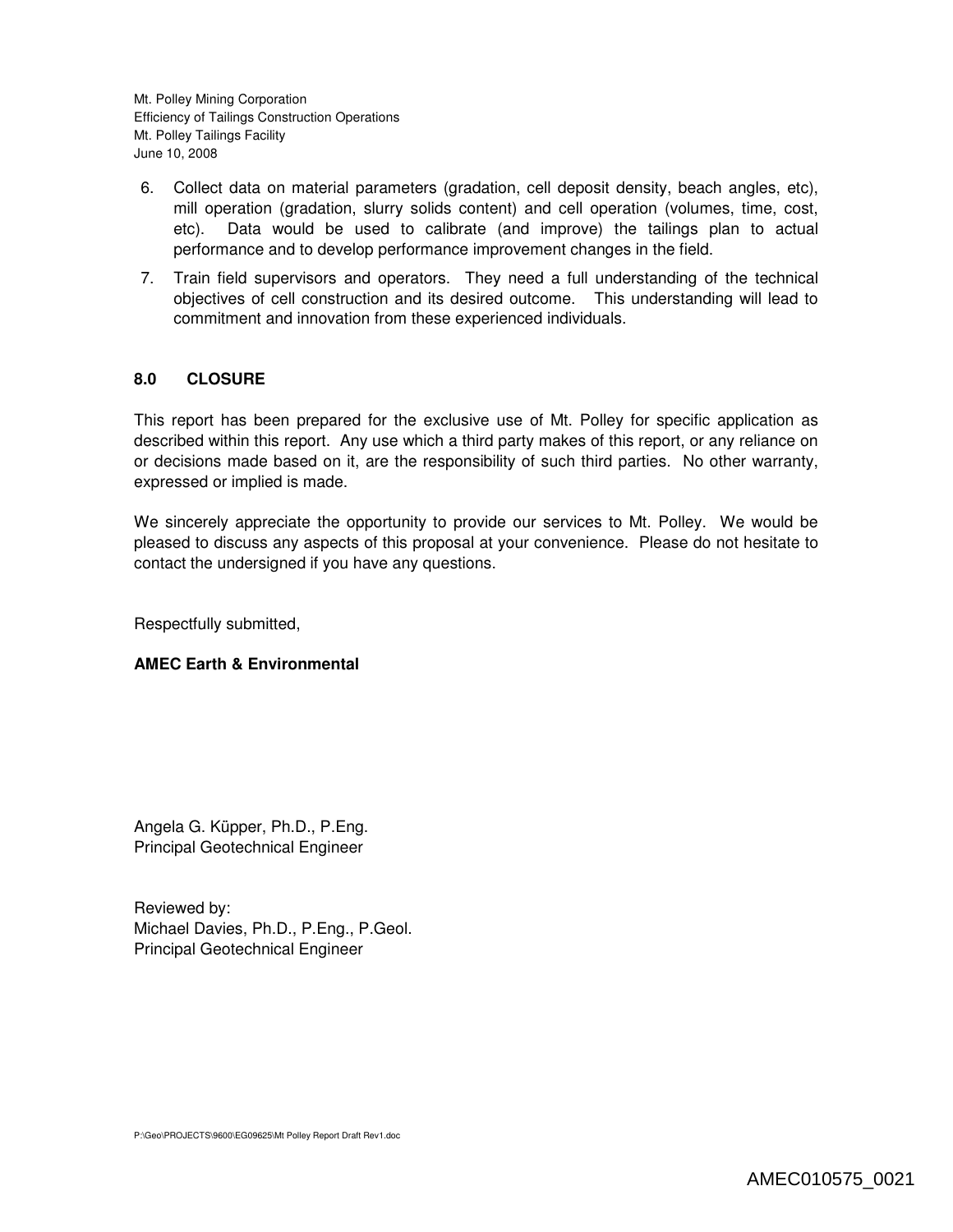# **APPENDIX A**

**Briefing Document**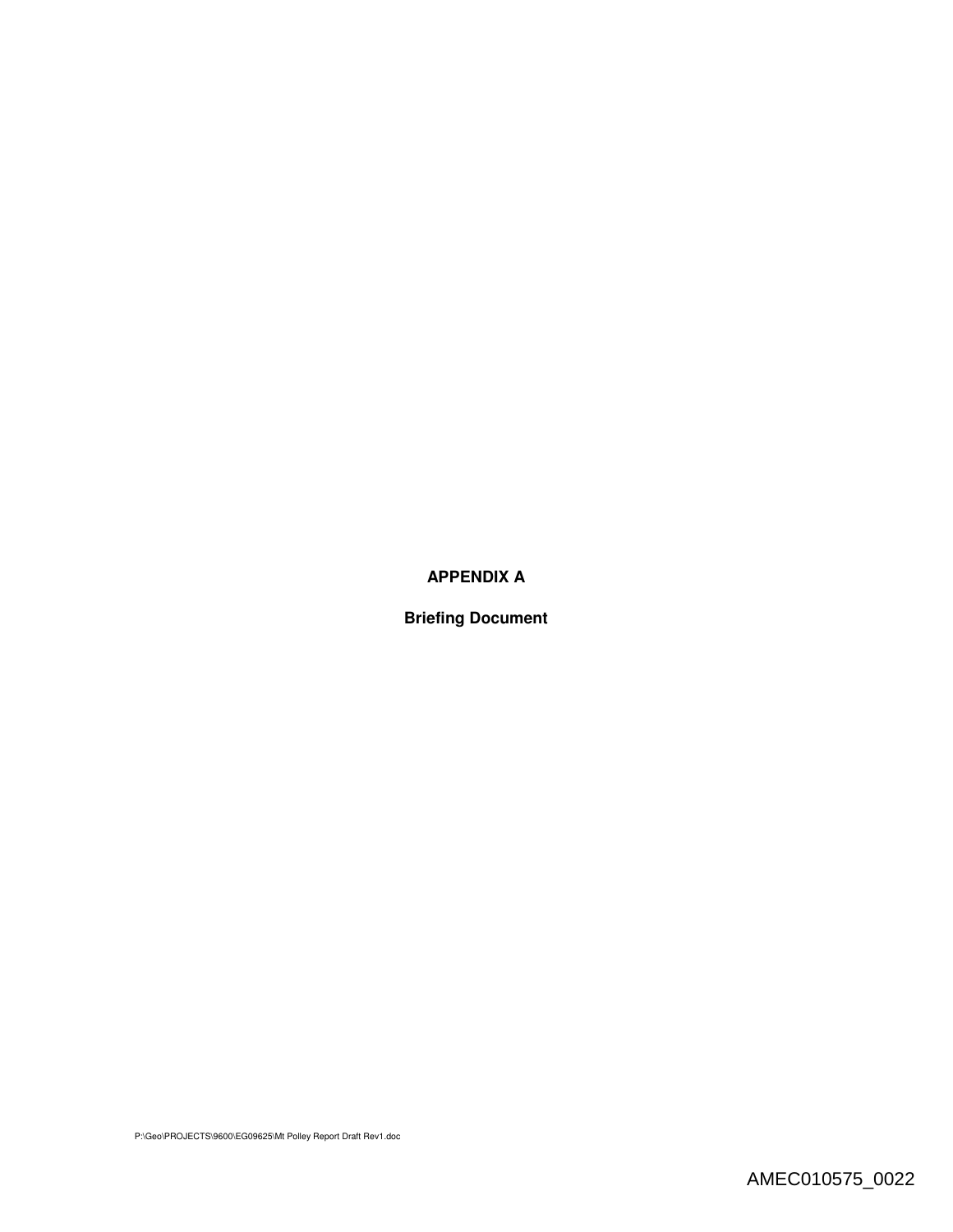

# **Efficiency of Tailings Sand Cat Operations – June 04, 2008**

Angela Kupper, Ph.D., P.Eng. Principal Geotechnical Engineer

### **Key Issues**

- **EXECUTE:** Low efficiency / high costs building cell for Zone U
- Too much wash out on cells
- Too much time preparing cells + need to place CBL (rock on beach to support cell construction)
- **Lack of beach**

#### **Main recommendations:**

- 1. Increase the width of the cells. Tentatively increase the cell width to 20 m with the objective of decreasing flow velocity and flow depth. Cell length seems adequate for now.
- 2. Track pack the cell perpendicular to the flow (as opposed to working the cell up and down). Berms (dry dykes) could be raised as cell compaction proceeds – reduce downtime
- 3. Build and install a spillbox to reduce downtime
- 4. Potential for installing spigots upstream of the cell to improve feed (by reducing water and slimes) or manage feed consistency into the cell - decrease volumes/velocities.
- 5. Prepare a tailings plan / mass balance consistent with the water balance.
	- a. Tailings plan needs to verify availability of sand to build the required cell and beach to support the cell raises.
	- b. Tailings plan could include planning for focus on cell construction in the summer and beach placement in the winter.
	- c. Cell construction could be optimized by having 2 cells on each side of the dam and possibly night shift; one cell could be prepared while the other one is being built; one side of the dam can be draining while the other is being built/prepared.
	- d. Cell construction would likely take 2 "passes": built 1.5m in one cell, come back over with an additional 1.5m.
- 6. Collect data on material parameters (gradation, cell deposit density, beach angles, etc), mill operation (gradation, slurry solids content) and cell operation (volumes, time, cost, etc). Data would be used to calibrate (and improve) tailings plan to actual performance and to develop performance improvement changes in the field.
- 7. Train field supervisors and operators. Bring them up to speed with the technical objectives of the cell construction and the desired outcome.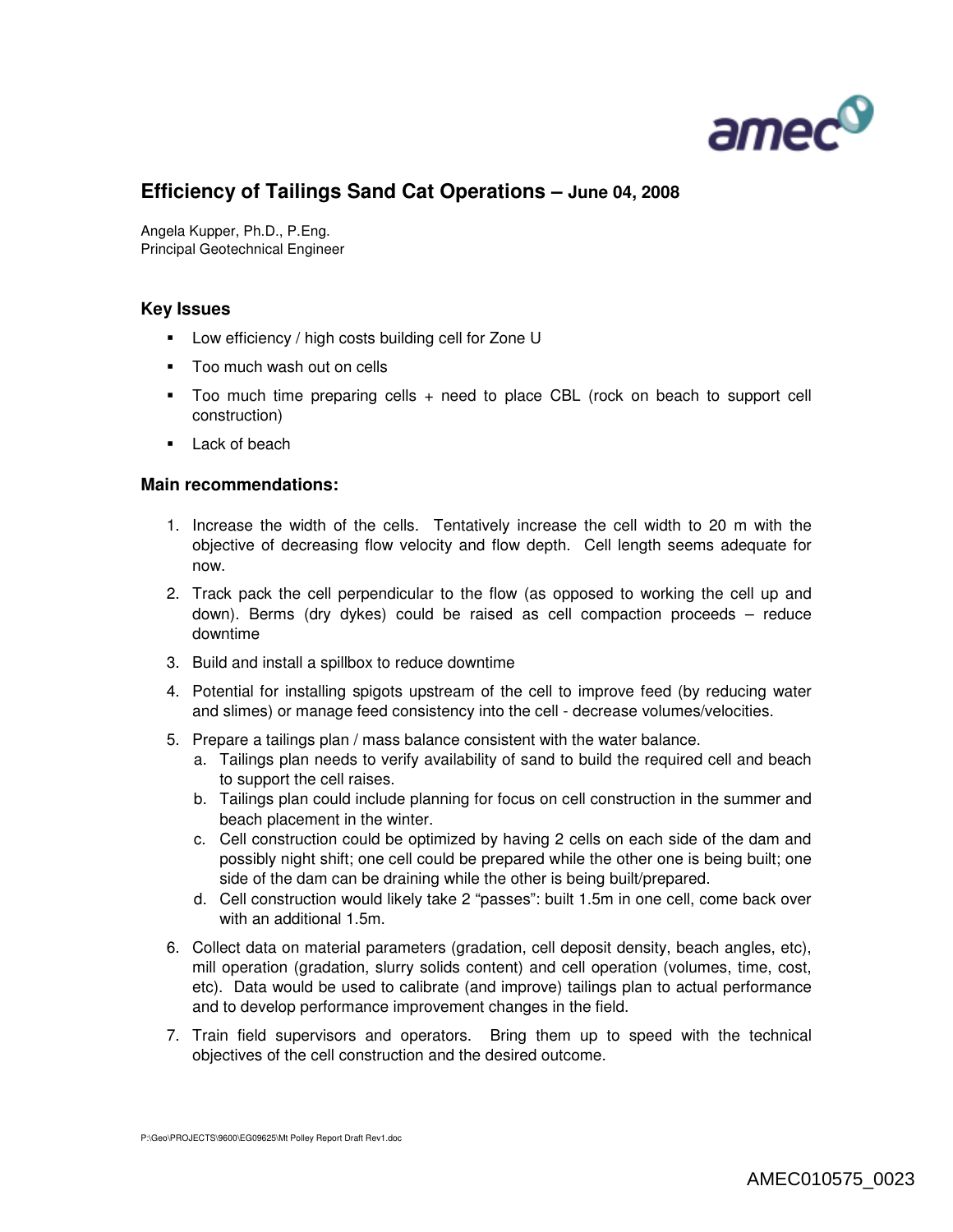# **APPENDIX B**

**Tailings Gradation Data**